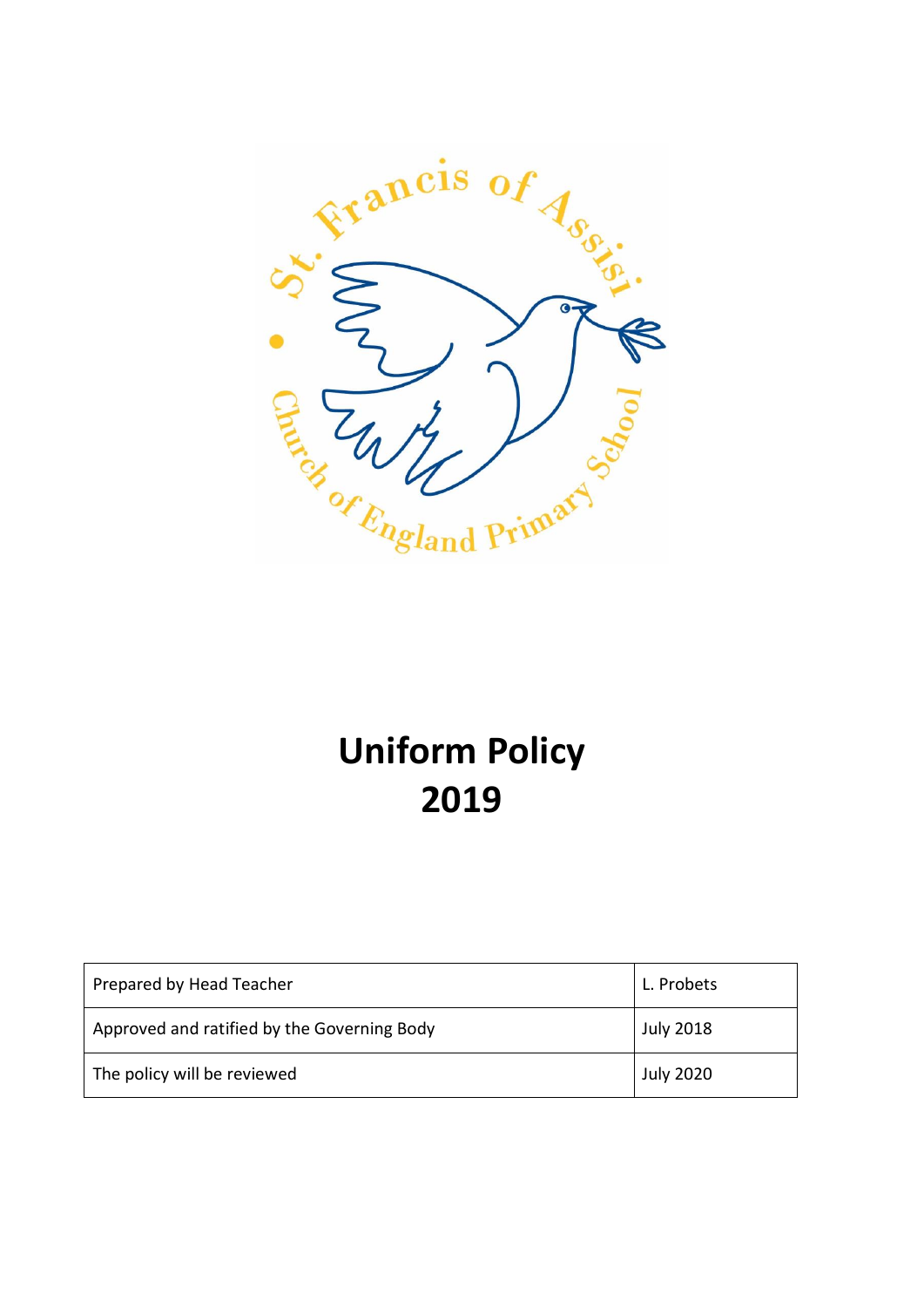St Francis of Assisi Church of England Primary School students wear their uniform and the school logo with pride. Our uniform shows that we are part of the St Francis of Assisi Church of England School community. We have the highest expectations from our students with regards to school uniform and appearance, and strongly believe that our high standards enhance pupils' school pride, community spirit and family ethos and promotes positive behaviour, support effective teaching and learning and contribute to the ethos of the school.

#### **SCHOOL UNIFORM**

We have a school uniform and we encourage all our children to wear their uniform smartly. All items of uniform **must** be labelled. It consists of the following:

- white polo shirt or shirt
- navy and gold striped school tie for pupils in Years 1-6 (ties are not needed in the summer and pupils can wear polo shirts or shirts with their top button unfastened)
- navy blue with gold striped cuff jumper/cardigan (school pattern only)
- charcoal/grey/black trousers (shorts may be worn in warmer weather)
- charcoal/grey skirt or pinafore (blue & white/yellow & white checked dress in the summer term)
- grey/navy blue/black/white socks or grey/navy blue tights
- sensible black leather school shoes, NOT boots, shoes with heels or trainers

**Children in Reception and Nursery should bring a labelled pair of Wellingtons in their first week that can be left in school for outdoor play.**

**Nursery pupils can wear navy or grey tracksuit bottoms as an alternative to trousers which makes it easier for toileting and movement. The summer culotte sets are also tricky for the girls to wear in Nursery/Reception when getting changed so dresses are more beneficial.**

## **PE KIT**

We require that our pupils change for PE activities. They need an appropriately labelled PE kit consisting of the following:

trainers white socks plain white T-shirt (or plain white with school logo) navy blue shorts navy blue tracksuit for outdoor games in cold weather

PE kits should be brought to school on Monday mornings and only taken home on Fridays. This will allow flexibility for their class teacher.

If a child does not have their PE kit they will need to borrow a kit if one is available, and a parent will be informed.

## **General note on appearance:**

Shirts should be tucked in at all times.